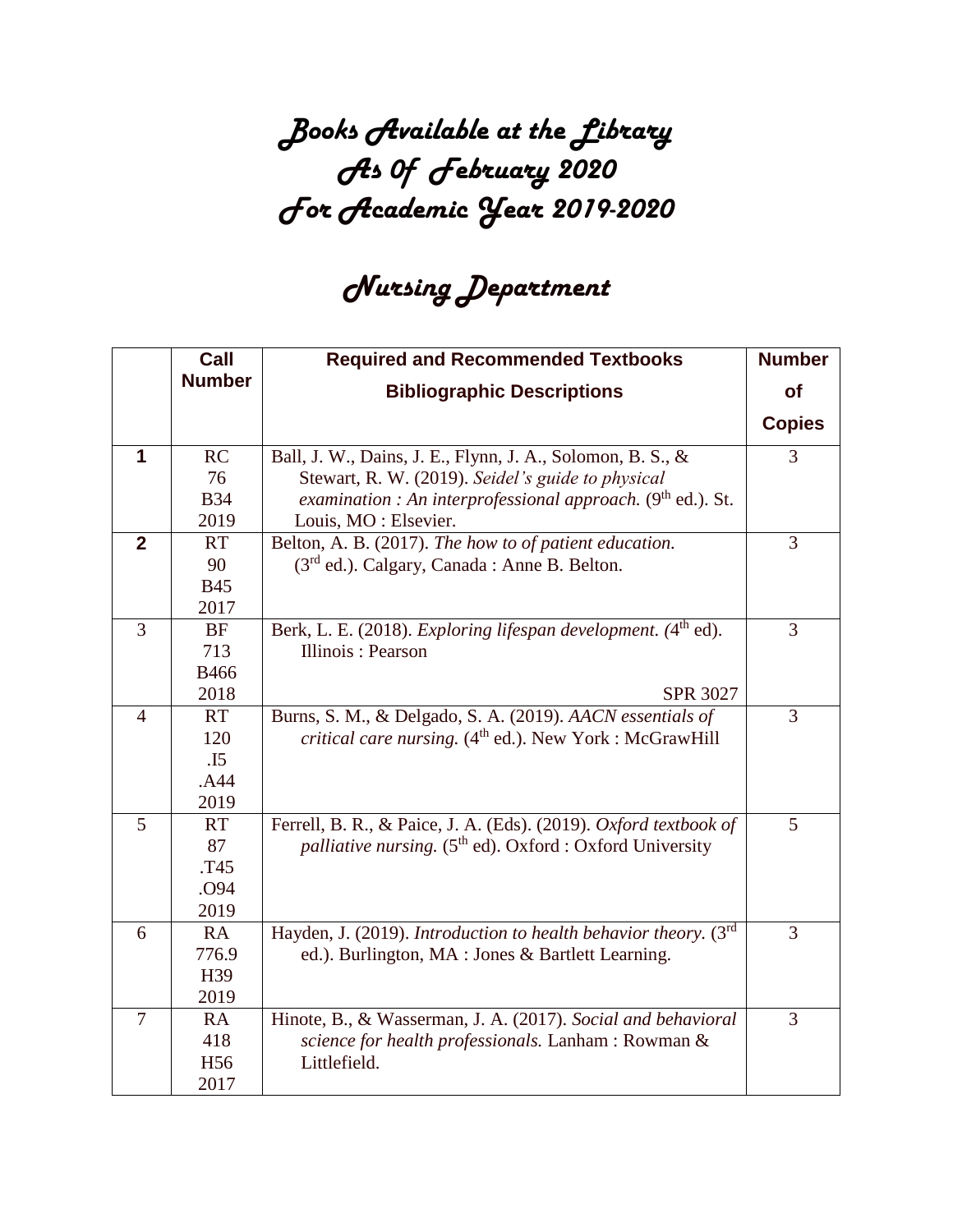| 8  | <b>RT</b>        | Holtzclaw, B. J., Kenner, C., & Walden, M. (2018). Grant          | $\overline{2}$ |
|----|------------------|-------------------------------------------------------------------|----------------|
|    | 81.5             | writing handbook for nurses and health professionals.             |                |
|    | H <sub>67</sub>  | $(3rd$ ed). New York : Springer                                   |                |
|    | 2018             |                                                                   |                |
| 9  | Ref              | ICD-10-CM 2019 : The complete codebook. (2018). [Chicago,         | $\mathbf{1}$   |
|    | $\mathbf{R}$     | Illinois]: American Medical Association.                          |                |
|    | 728              |                                                                   |                |
|    | <b>I58</b>       |                                                                   |                |
|    | 2018             |                                                                   |                |
| 10 | $\mathbf{R}$     | Hojat, H. (2016). Empathy in health professions education         | 3              |
|    | 727.3            | and patient care. New York, NY : Springer                         |                |
|    | .H <sub>65</sub> |                                                                   |                |
|    | 2016             |                                                                   |                |
| 11 | BF               | Kail, R. V., & Cavanaugh, J. C. (2017). Essentials of human       | 3              |
|    | 713.5            | <i>development</i> : A life-span view. $(2^{nd}$ ed). Australia : |                |
|    | K336             | <b>Cengage Learning</b>                                           |                |
|    | 2017             | <b>SPR 3027</b>                                                   |                |
| 12 | BF               | Kail, R. V., & Cavanaugh, J. C. (2019). Human development         | 5              |
|    | 713              | : A life-span view. $(8th$ ed.). Australia : Cengage Learning     |                |
|    | K336             |                                                                   |                |
|    | 2019             | <b>SPR 3027</b>                                                   |                |
| 13 | RC               | Kennedy-Malone, L., Martin-Plank, L., & Duffy, E. G.              | 3              |
|    | 954              | (2019). Advanced practice nursing in the care of older            |                |
|    | .K46             | <i>adults.</i> ( $2nd$ ed.). Philadelphia : F. A. Davis.          |                |
|    | 2019             |                                                                   |                |
| 14 | RA               | Lautenbach, E., Malani, P. N., Woeltje, K. F., Han, J. H.,        | $\overline{2}$ |
|    | 652.4            | Shuman, E. K., & Marschall, J. (Eds.). (2018). Practical          |                |
|    | <b>P73</b>       | <i>healthcare epidemiology.</i> $(4th$ ed.). New York, NY :       |                |
|    | 2018             | Cambridge University.                                             |                |
| 15 | <b>BJ</b>        | MacKinnon, B., & Fiala, A. (2018). Ethics: Theory and             | 3              |
|    | 1012             | contemporary issues. (9 <sup>th</sup> ed). Australia : Cengage    |                |
|    | M328             | Learning                                                          |                |
|    | 2018             |                                                                   |                |
|    |                  | <b>SPR 3027</b>                                                   |                |
| 16 | RT               | Melnyk, B.M., & Fineout-Overholt, E. (2019). Evidence-            | 3              |
|    | 42               | based practice in nursing and healthcare : A guide to best        |                |
|    | M44              | practice. (4 <sup>th</sup> ed.). Philadelphia : Wolters Kluwer.   |                |
|    | 2019             |                                                                   |                |
| 17 | <b>RT</b>        | Meyers, D. (2017). Staff and patient education : Two keys to      | 3              |
|    | 90               | home health care success. New York : Page.                        |                |
|    | M49              |                                                                   |                |
|    | 2017             |                                                                   |                |
| 18 | RG               | Murray, S. S., McKinney, E., Holub, K. S., & Jones, R.            | 5              |
|    | 951              | (2019). Foundations of maternal-newborn and women's               |                |
|    | .M87             | health nursing. (7 <sup>th</sup> ed.). St. Louis, MO : Elsevier.  |                |
|    | 2019             |                                                                   |                |
|    |                  |                                                                   |                |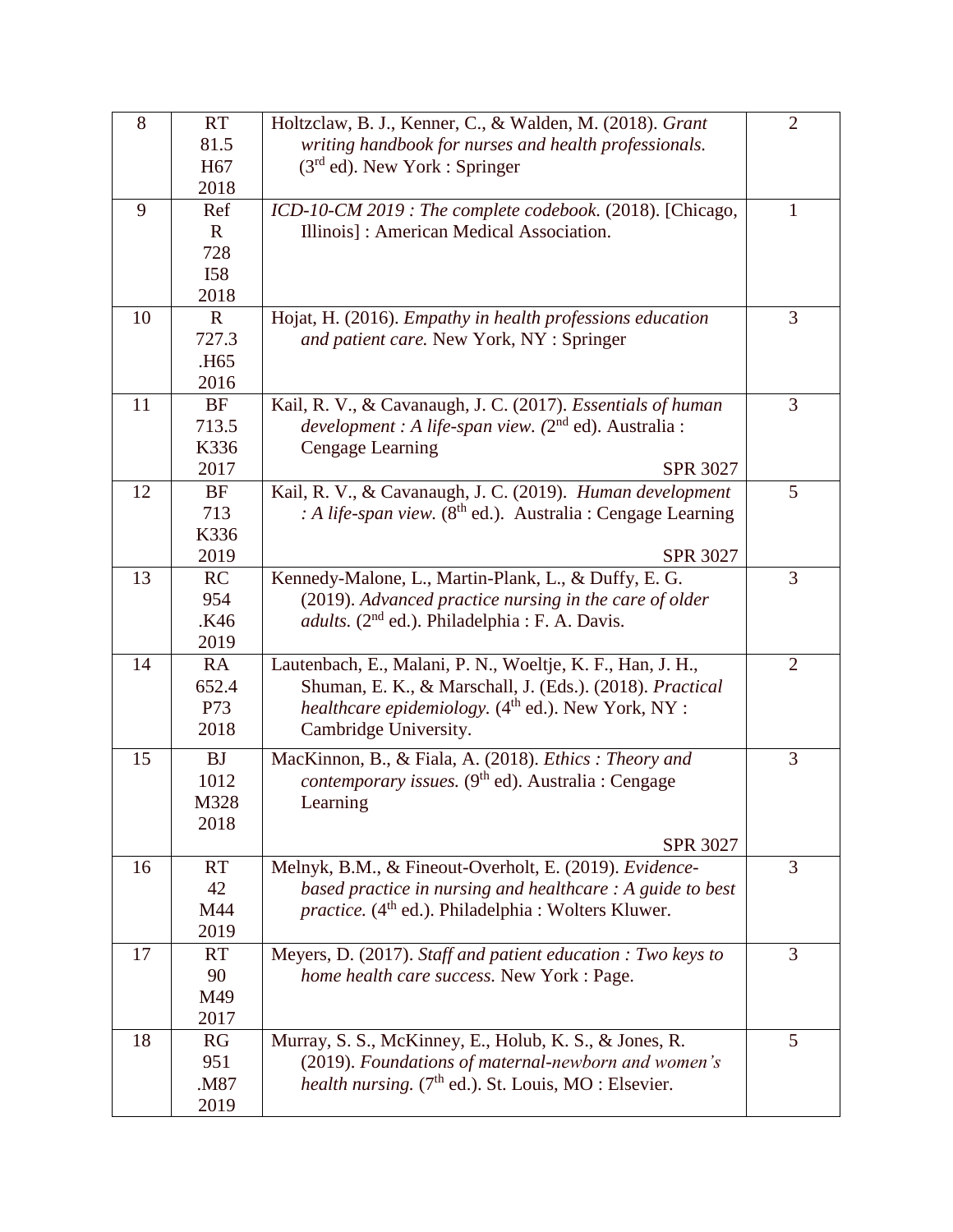| 19 | <b>RT</b>       | MyoungJin, K., & Mallory, C. (2017). Statistics for evidence-             | 3 |
|----|-----------------|---------------------------------------------------------------------------|---|
|    | 68              | based practice in nursing. $(2^{nd}$ ed.). Burlington, MA :               |   |
|    | K49             | Jones & Bartlett Learning.                                                |   |
|    | 2017            |                                                                           |   |
| 20 | RM              | Nursing 2020 drug handbook. (2020). (40 <sup>th</sup> ed.). Philadelphia, | 3 |
|    | 301.12          | PA: Wolters Kluwer Health/LWW                                             |   |
|    | N87             |                                                                           |   |
|    | 2020            |                                                                           |   |
| 21 | <b>BF</b>       | Polan, E. U., & Taylor, D. R. (2019). Journey across the life             | 8 |
|    | 713             | span: Human development and health promotion.                             |   |
|    | P <sub>65</sub> | $(6th$ ed.). Philadelphia : F. A. Davis.                                  |   |
|    | 2019            |                                                                           |   |
| 22 | <b>QP</b>       | Sapolsky, R. M. (2017). Behave: The biology of humans at                  | 3 |
|    | 351             | our best and worst. New York : Penguin Press.                             |   |
|    | S <sub>27</sub> |                                                                           |   |
|    | 2017            |                                                                           |   |
| 23 | RA              | Sassen, B. (2018). Nursing : health education and improving               | 3 |
|    | 440.5           | patient self-management. Switzerland : Springer.                          |   |
|    | .S27            |                                                                           |   |
|    | 2018            |                                                                           |   |
| 24 | RM              | Schiff, W. (2018). Nutrition essentials : A personal approach.            | 3 |
|    | 216             | $(2nd$ ed.). New York : McGraw-Hill Education.                            |   |
|    | .S354           |                                                                           |   |
|    | 2018            |                                                                           |   |
| 25 | <b>RT</b>       | Sweet, V. (Ed.). (2018). <i>Emergency nursing: Core</i>                   | 3 |
|    | 120             | <i>curriculum.</i> $(7th$ ed.). St. Louis : Elsevier                      |   |
|    | .E4             |                                                                           |   |
|    | .E44            |                                                                           |   |
|    | 2018            |                                                                           |   |
| 26 | HV              | Taylor, J., & Lazenbatt, A. (2014). Child maltreatment and                | 3 |
|    | 751             | high risk families. Edinburgh : Dunedin.                                  |   |
|    | .A6             |                                                                           |   |
|    | T37.            | SPR 3027                                                                  |   |
|    | 2014            |                                                                           |   |
| 27 | $\mathbf R$     | Wachter, R. M., & Gupta, K. (2018). Understanding patient                 | 3 |
|    | 729.8           | safety. (3 <sup>rd</sup> ed.). New York : McGrawHill                      |   |
|    | .W33            |                                                                           |   |
|    | 2018            |                                                                           |   |

| Call          | <b>Additional Copies of Existing Titles</b> | <b>Number</b> |
|---------------|---------------------------------------------|---------------|
| <b>Number</b> | <b>Bibliographic Descriptions</b>           | Οf            |
|               |                                             | <b>Copies</b> |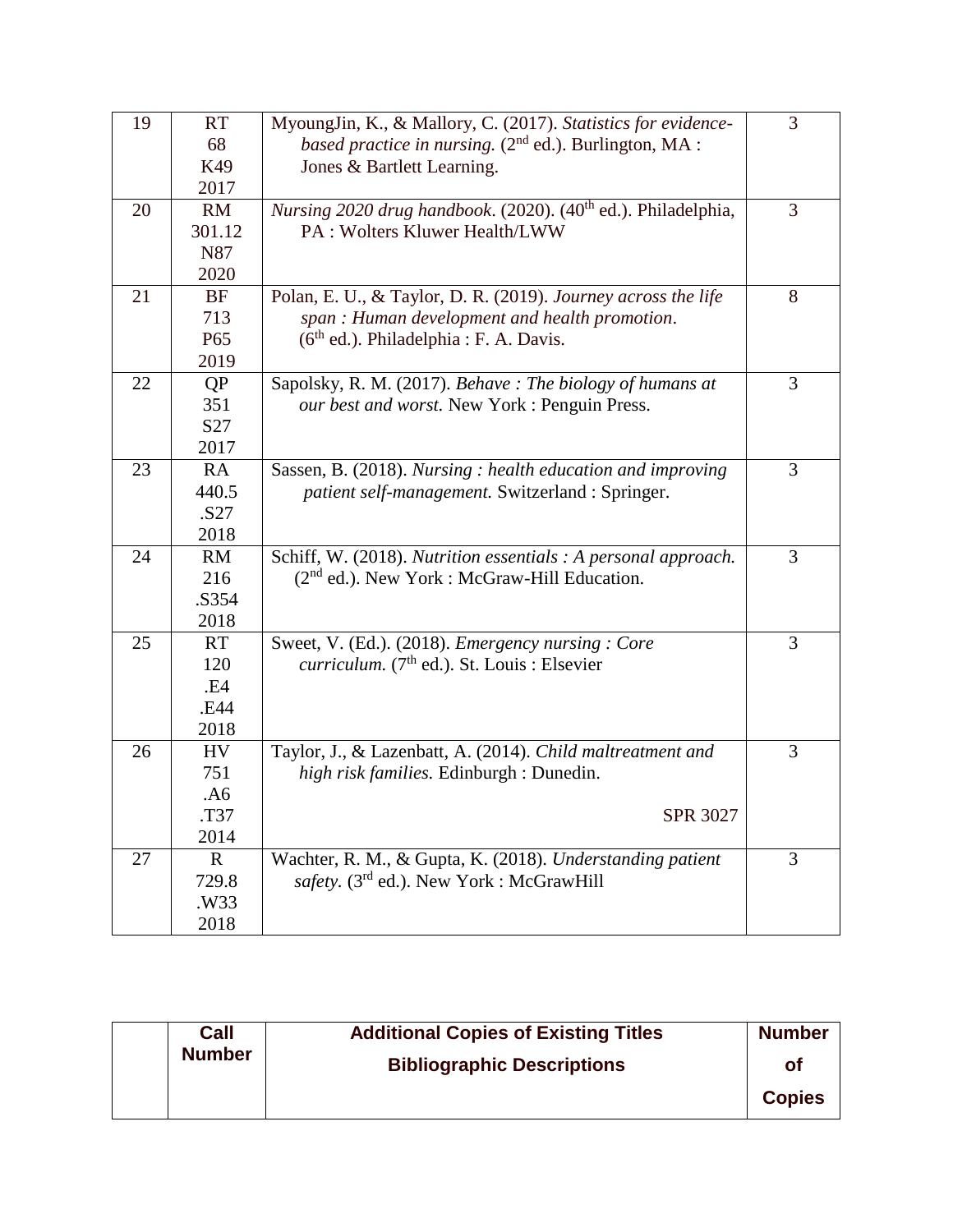| <b>RT</b>       | Hinkle, J. L., & Cheever, K. H. (2018). Brunner $\&$  |  |
|-----------------|-------------------------------------------------------|--|
| 41              | Suddarth's textbook of medical-surgical nursing.      |  |
| T <sub>46</sub> | $(14th$ ed.). Philadelphia : Wolters Kluwer.          |  |
| 2018            |                                                       |  |
| <b>RT</b>       | Rector, C. (Ed). (2018). Community and public health  |  |
| 98              | nursing : Promoting the public's health. $(9th$ ed.). |  |
| C66             | Philadelphia: Wolters Kluwer/LWW.                     |  |
| 2018            |                                                       |  |

|                | Call          | <b>Instructor's Manual</b>                                        | <b>Number</b> |
|----------------|---------------|-------------------------------------------------------------------|---------------|
|                | <b>Number</b> | <b>Bibliographic Descriptions</b>                                 | <b>of</b>     |
|                |               |                                                                   | <b>Copies</b> |
| 1              | IM            | Kaplan (2018). IELTS prep plus 2019-2020. New York, NY            | 3             |
|                | PE            | : Kaplan, Inc.                                                    |               |
|                | 1128          |                                                                   |               |
|                | K37           |                                                                   |               |
|                | 2018          |                                                                   |               |
| $\overline{2}$ | IM            | Lougheed, L. (2019). Barron's IELTS : International               | 3             |
|                | <b>PE</b>     | English Language Testing System. (5 <sup>th</sup> ed.). New York, |               |
|                | 1128          | NY: Barron's.                                                     |               |
|                | L68           |                                                                   |               |
|                | 2019          |                                                                   |               |
| $\overline{3}$ | IM            | Lougheed, L. (2016). Barron's IELTS practice exams.               | 3             |
|                | PE            | New York, NY: Barron's                                            |               |
|                | 1128          |                                                                   |               |
|                | L68p          |                                                                   |               |
|                | 2016          |                                                                   |               |
| $\overline{4}$ | IM            | Lougheed, L. (2016). Barron's IELTS strategies and tips.          | 3             |
|                | PE            | $(2nd$ ed.). New York, NY : Barron's.                             |               |
|                | 1128          |                                                                   |               |
|                | L68s          |                                                                   |               |
|                | 2016          |                                                                   |               |
| 5              | IM            | Lougheed, L. (2017). Essential words for the IELTS.               | 3             |
|                | PE            | $(3rd$ ed.). New York, NY : Barron's                              |               |
|                | 1128          |                                                                   |               |
|                | L68           |                                                                   |               |
|                | 2017          |                                                                   |               |
| 6              | <b>IM</b>     | Lougheed, L. (2017). Writing for the TOEFL iBT. ( $6th$ ed.).     | 3             |
|                | <b>PE</b>     | Hauppauge, NY: Barron's                                           |               |
|                | 1128          |                                                                   |               |
|                | L68w          |                                                                   |               |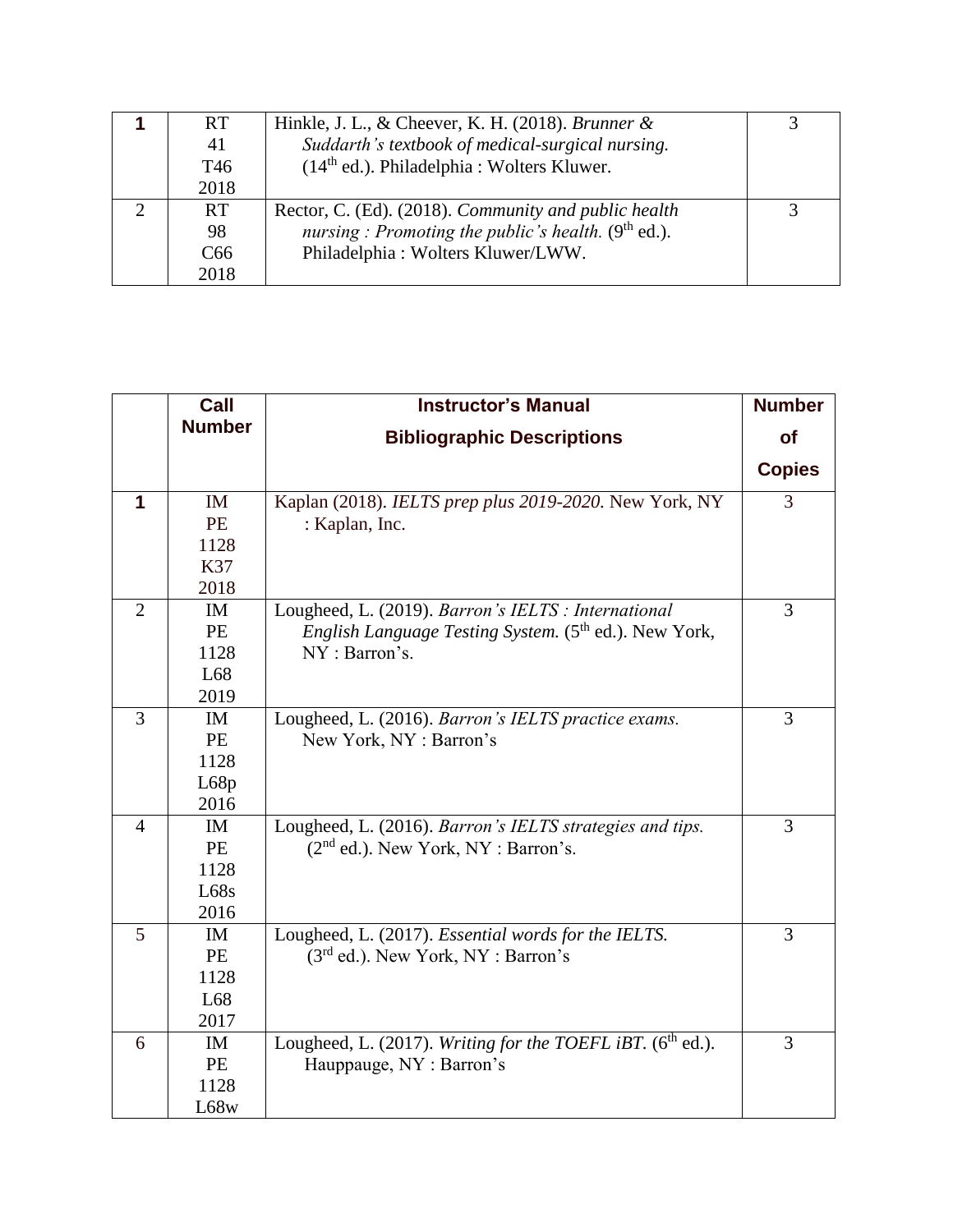|    | 2017         |                                                                       |   |
|----|--------------|-----------------------------------------------------------------------|---|
| 7  | IM           | Princeton Review. (2019). Cracking the GRE premium,                   | 3 |
|    | LB           | 2020. (2020 ed.). New York, NY: Penguin Random                        |   |
|    | 2367.4       | House.                                                                |   |
|    | .P75         |                                                                       |   |
|    | 2019         |                                                                       |   |
| 8  | IM           | Richardson, B. (2019). Pediatric success: NCLEX-style                 | 3 |
|    | RJ           | $Q$ &A review. (3 <sup>rd</sup> ed.). Philadelphia, PA : F. A. Davis. |   |
|    | 58           |                                                                       |   |
|    | <b>R53</b>   |                                                                       |   |
|    | 2019         |                                                                       |   |
| 9  | <b>IM</b>    | Trivium Test Prep. [2018]. CHPN study guide 2018-2019 :               | 3 |
|    | <b>RT</b>    | CHPN exam prep and practice test questions for the                    |   |
|    | 87           | Certified Hospice and Palliative Nurse Exam. [Houston,                |   |
|    | T45.         | TX]: Trivium Test Prep.                                               |   |
|    | .T77         |                                                                       |   |
|    | 2018         |                                                                       |   |
| 10 | IM           | Zabar, S., Kachur, E. K., Kalet, K., & Hanley, K. (Eds.).             | 2 |
|    | $\mathbf{R}$ | (2013). Objective structured clinical examinations : 10               |   |
|    | 837          | steps to planning and implementing OSCEs and other                    |   |
|    | .A2          | standardized patient exercises. New York : Springer.                  |   |
|    | .O25         |                                                                       |   |
|    | 2013         |                                                                       |   |

|  | Call<br><b>Number</b> | <b>Arabic Books</b>               | <b>Number</b> |
|--|-----------------------|-----------------------------------|---------------|
|  |                       | <b>Bibliographic Descriptions</b> | Οf            |
|  |                       |                                   | <b>Copies</b> |
|  |                       |                                   |               |

## *For Master of Science in Nurse Midwifery Academic Year 2019-2020*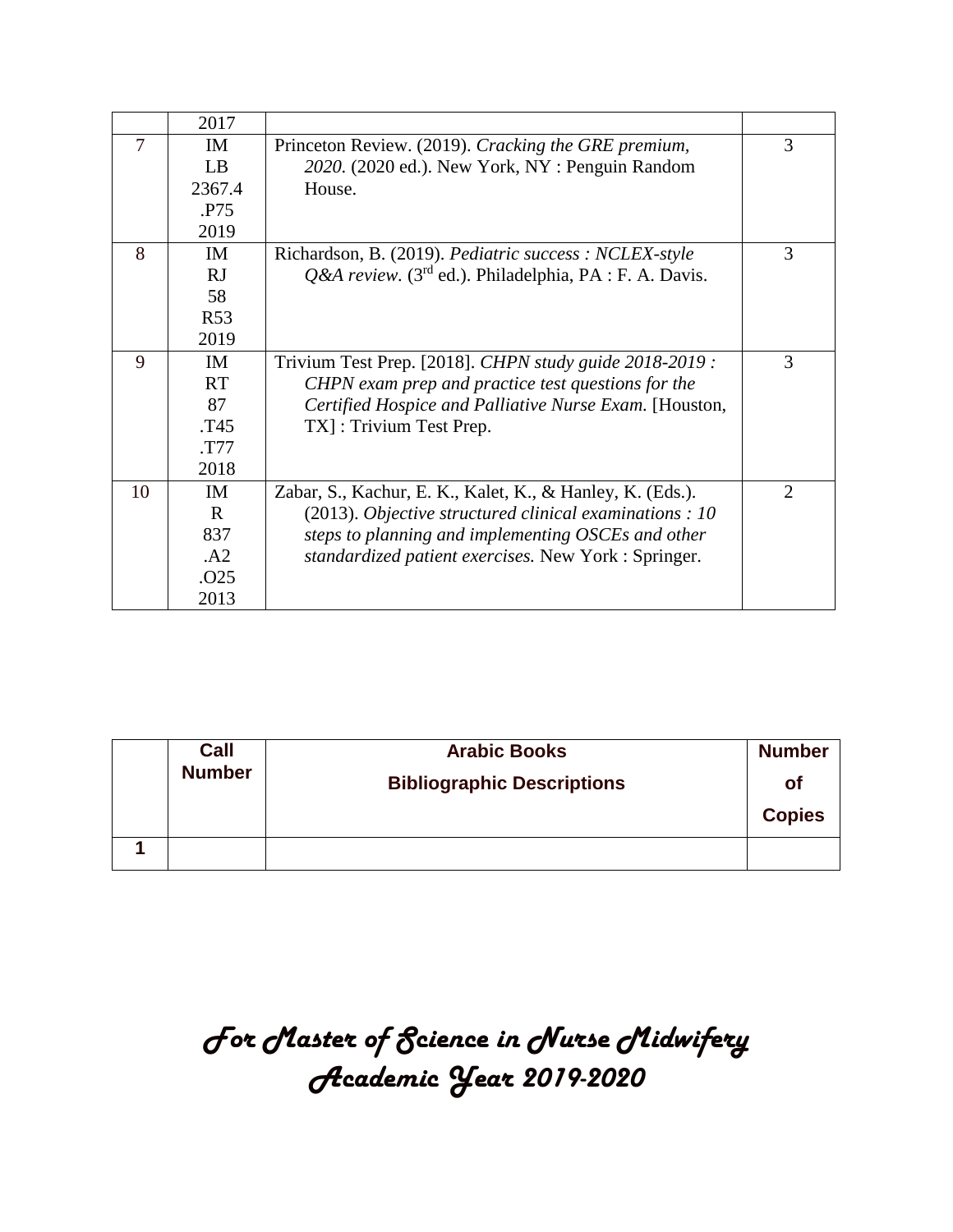|                | Call                                          | <b>Textbooks and other References</b>                                                                                                                                                     | <b>Number</b>  |
|----------------|-----------------------------------------------|-------------------------------------------------------------------------------------------------------------------------------------------------------------------------------------------|----------------|
|                | <b>Number</b>                                 | <b>Bibliographic Descriptions</b>                                                                                                                                                         | <b>of</b>      |
|                |                                               |                                                                                                                                                                                           | <b>Copies</b>  |
| $\mathbf{1}$   | <b>MSNM</b><br>RG<br>524<br>.W55<br>2018      | Cunningham, F., Leveno, K. J., Bloom, S. L., Dashe, J. S.,<br>Hoffman, B. L., Casey, B. M., & Spong, C. Y. (Eds.).<br>(2018). Williams obstetrics. $(25th$ ed.). New York:<br>McGrawHill. | $\overline{2}$ |
| $\overline{2}$ | <b>MSNM</b><br><b>RT</b><br>85<br>N87<br>2018 | Grace, P. J. (Ed.). (2018). Nursing ethics and professional<br><i>responsibility</i> : In advanced practice. $(3rd$ ed.).<br>Burlington, MA : Jones & Bartlett Learning.                  | $\overline{2}$ |
| $\overline{3}$ | <b>MSNM</b><br>RG<br>950<br>M53<br>2018       | Lindsay, P., Bagness, C., & Peate, I. (Eds.). (2018).<br>Midwifery skills at a glance. Hoboken, NJ : Wiley.                                                                               | $\overline{2}$ |
| $\overline{4}$ | <b>MSNM</b><br>RG<br>950<br>V37<br>2019       | King, T. L., Brucker, M. C., Osborne, K., & Jevitt, C. M.,<br>(Eds.). (2019). <i>Varney's midwifery.</i> ( $6th$ ed.).<br>Burlington, MA : Jones & Bartlett Learning                      | $\overline{2}$ |
| 5              | <b>MSNM</b><br><b>RT</b><br>48<br>S35<br>2019 | Schlicht, C. (2019). Patient evaluation, data collection, and<br>communication : A pocket guide for nurses. Burlington,<br>MA : Jones & Bartlett Learning.                                | $\overline{2}$ |

| Call          | <b>Additional Copies of Existing MSNM Titles</b>                      | <b>Number</b> |
|---------------|-----------------------------------------------------------------------|---------------|
| <b>Number</b> | <b>Bibliographic Descriptions</b>                                     | Οf            |
|               |                                                                       | <b>Copies</b> |
| <b>MSNM</b>   | Medforth, J., Ball, L., Walker, A., Battersby, S., & Stable, S.       | 2             |
| RG            | (Eds.). (2017). Oxford handbook of midwifery. ( $3^{\text{rd}}$ ed.). |               |